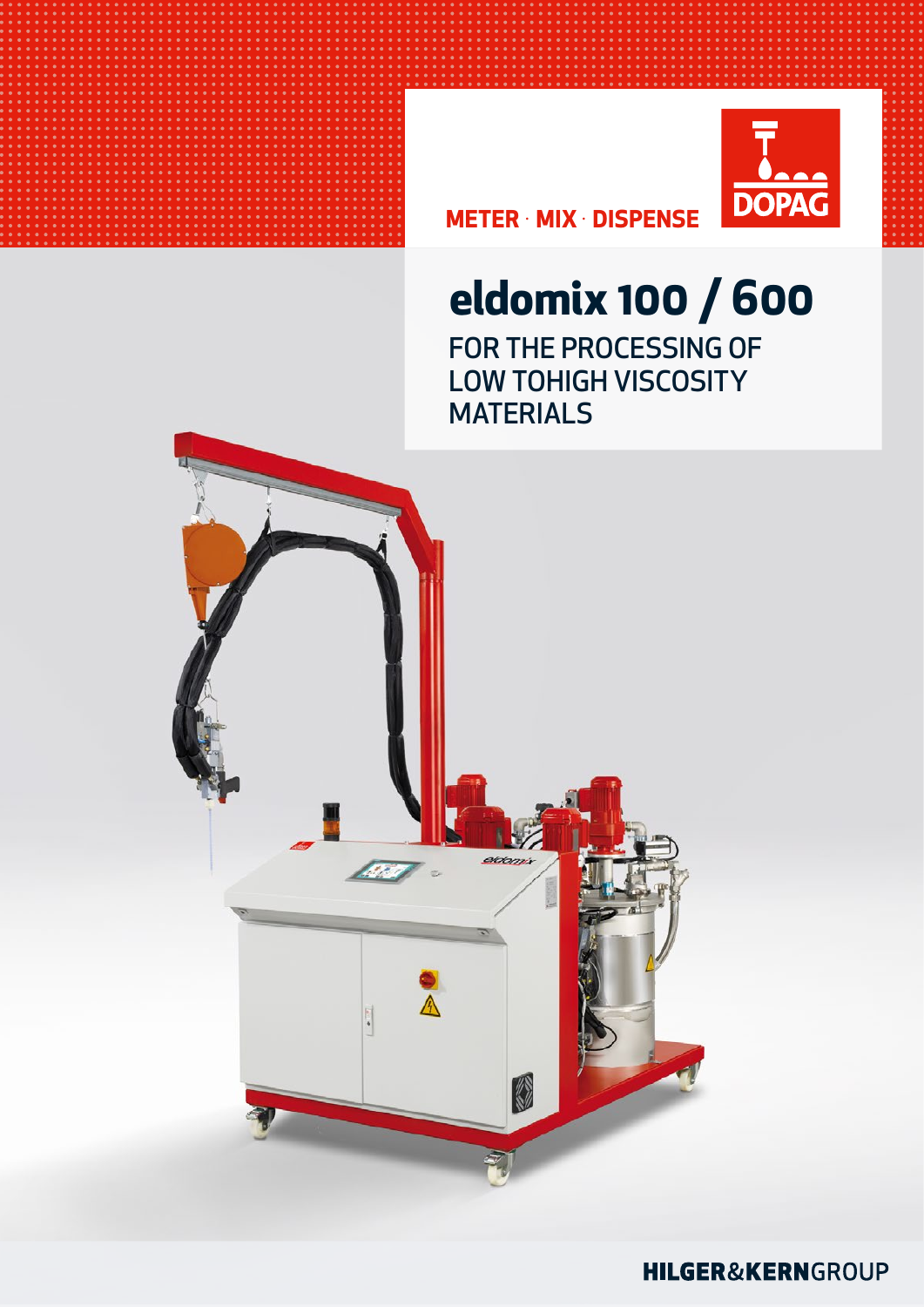# Equipment

| Bench top version                                                                                       | Chassis with castors                                                                                 |  |
|---------------------------------------------------------------------------------------------------------|------------------------------------------------------------------------------------------------------|--|
| 12   stainless steel pressure vessel                                                                    | 12   stainless steel pressure vessel                                                                 |  |
| Gear pump with overpressure-protection                                                                  | Gear pump with overpressure-protection                                                               |  |
| Three phase asynchronous motor                                                                          | Three phase asynchronous motor                                                                       |  |
| Static mixing system                                                                                    | Static mixing system                                                                                 |  |
| $\blacksquare$ 2K valve                                                                                 | $\blacksquare$ 2K valve                                                                              |  |
| · disposable static mixer                                                                               | · disposable static mixer                                                                            |  |
| Metering computer with realtime Multitasking Operating                                                  | Metering computer with realtime Multitasking Op                                                      |  |
| System (64 programs be stored as standard, including                                                    | System (64 programs be stored as standard, in                                                        |  |
| 32 programs via external selection)                                                                     | 32 programs via external selection)                                                                  |  |
| 7" colour touch screen terminal                                                                         | 7" colour touch screen terminal                                                                      |  |
| Correction curve for pump efficiency («mapping»)<br>Wear detection of the pump («condition monitoring») | Correction curve for pump efficiency («mapping»)<br>Wear detection of the pump («condition monitorir |  |
|                                                                                                         |                                                                                                      |  |

### **Optional Optional**

| Welded frame on wheels                                                          | Larger mobile chassis, also with integrated retention             |
|---------------------------------------------------------------------------------|-------------------------------------------------------------------|
| Modular machine setup                                                           | Modular machine setup                                             |
| Extension arm with balancer                                                     | Extension arm with balancer                                       |
| Pressure vessel with                                                            | Pressure vessel with                                              |
| • analog level control                                                          | • analog level control                                            |
| • agitator                                                                      | • agitator                                                        |
| • automatic refilling                                                           | • automatic refilling                                             |
| • connection for vacuum pump                                                    | • connection for vacuum pump                                      |
|                                                                                 | • automatic vacuum degassing                                      |
| Material supply by drum pumps                                                   | Material supply by drum pumps                                     |
| Different sealing systems according to individual<br>requirements               | Different sealing systems according to individual<br>requirements |
| Controlling or regulation of mixing ratio and<br>output rate by volume counters | Driven by servo motors                                            |
| Static-dynamic mixing system                                                    | Controlling or regulation of mixing ratio and                     |
| • with mixer element monitoring                                                 | output rate through volume counters                               |
| Start/stop trigger via handle grip or foot switch                               | Static-dynamic mixing system                                      |
|                                                                                 | . with mixer element monitoring                                   |
| Manual or automatic circulation                                                 | Dynamic mixing system                                             |
| Regeneration position                                                           | Start/stop trigger via handle grip or foot switch                 |
| <b>Heating</b>                                                                  | Manual or automatic circulation                                   |
|                                                                                 | Regeneration position                                             |

## eldomjx 100 eldomjx 600

### **Standard Standard**

| Chassis with castors                                   |
|--------------------------------------------------------|
| 12 I stainless steel pressure vessel                   |
| Gear pump with overpressure-protection                 |
| Three phase asynchronous motor                         |
| Static mixing system                                   |
| 2K valve                                               |
| · disposable static mixer                              |
| Metering computer with realtime Multitasking Operating |
| System (64 programs be stored as standard, including   |
| 32 programs via external selection)                    |
| 7" colour touch screen terminal                        |
| Correction curve for pump efficiency («mapping»)       |
| Wear detection of the pump («condition monitoring»)    |
|                                                        |

| Larger mobile chassis, also with integrated retention             |
|-------------------------------------------------------------------|
| Modular machine setup                                             |
| Extension arm with balancer                                       |
| Pressure vessel with                                              |
| analog level control                                              |
| agitator                                                          |
| automatic refilling                                               |
| connection for vacuum pump                                        |
| automatic vacuum degassing                                        |
| Material supply by drum pumps                                     |
| Different sealing systems according to individual<br>requirements |
| Driven by servo motors                                            |
| Controlling or regulation of mixing ratio and                     |
| output rate through volume counters                               |
| Static-dynamic mixing system                                      |
| with mixer element monitoring                                     |
| Dynamic mixing system                                             |
| Start/stop trigger via handle grip or foot switch                 |
| Manual or automatic circulation                                   |
| Regeneration position                                             |
| Heating or tempering                                              |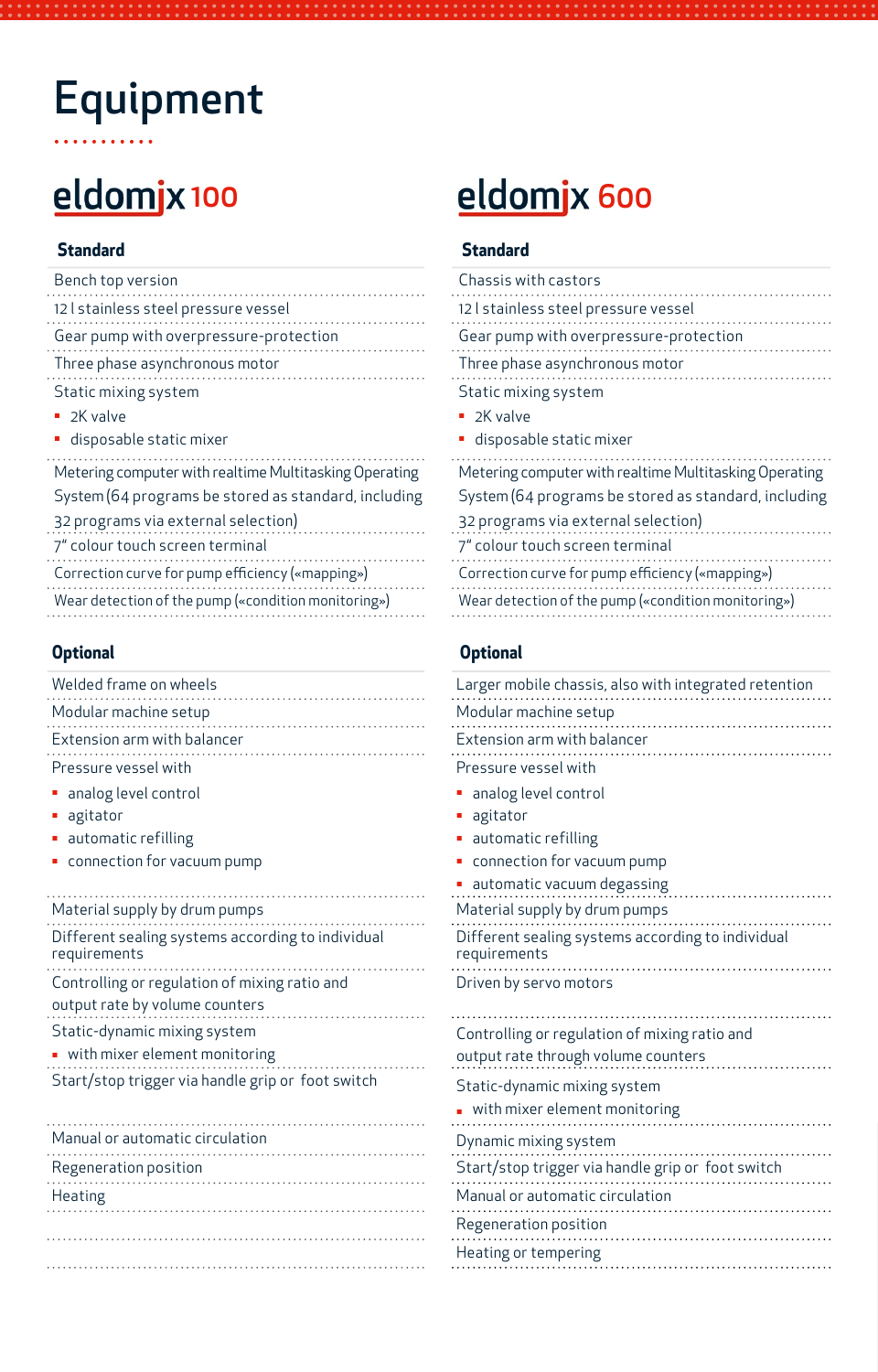## High process security

## Application areas

- **Encapsulating** 
	- Rapid-Prototyping
- **•** Sealing ▪ Gluing

■ Coating

## Function

Pressure vessels are used to supply the material into the three phase asynchronous motor driven gear pumps where they are proportioned at the pre-selected ratio. Each gear pump is protected against over pressure as standard. The eldomix is fitted with a metering computer with touch screen terminal and a static mixing system that includes a 2K valve combined with a disposable static mixer. Should mixed material be allowed to cure in the mixer, it can be replaced simply and inexpensively, thus avoiding a time consuming, expensive and environmentally damaging flushing cycle.

## Industries

These modern metering systems can be used in any industry where materials need to be applied in a high precision and repeatable way.

- **·** Automotive
- **Electrical and electronic**
- **•** Renewable energy
- **•** Aerospace
- **·** White goods
- and many more

## Features and benefits

- **·** Variable mixing ratio
- Variable output rate
- Compact bench top machine (eldomix 100)
- **·** Simple operation
- **·** Shot dispensing or continuous fl ow
- **Over/under pressure protection**
- Solvent free

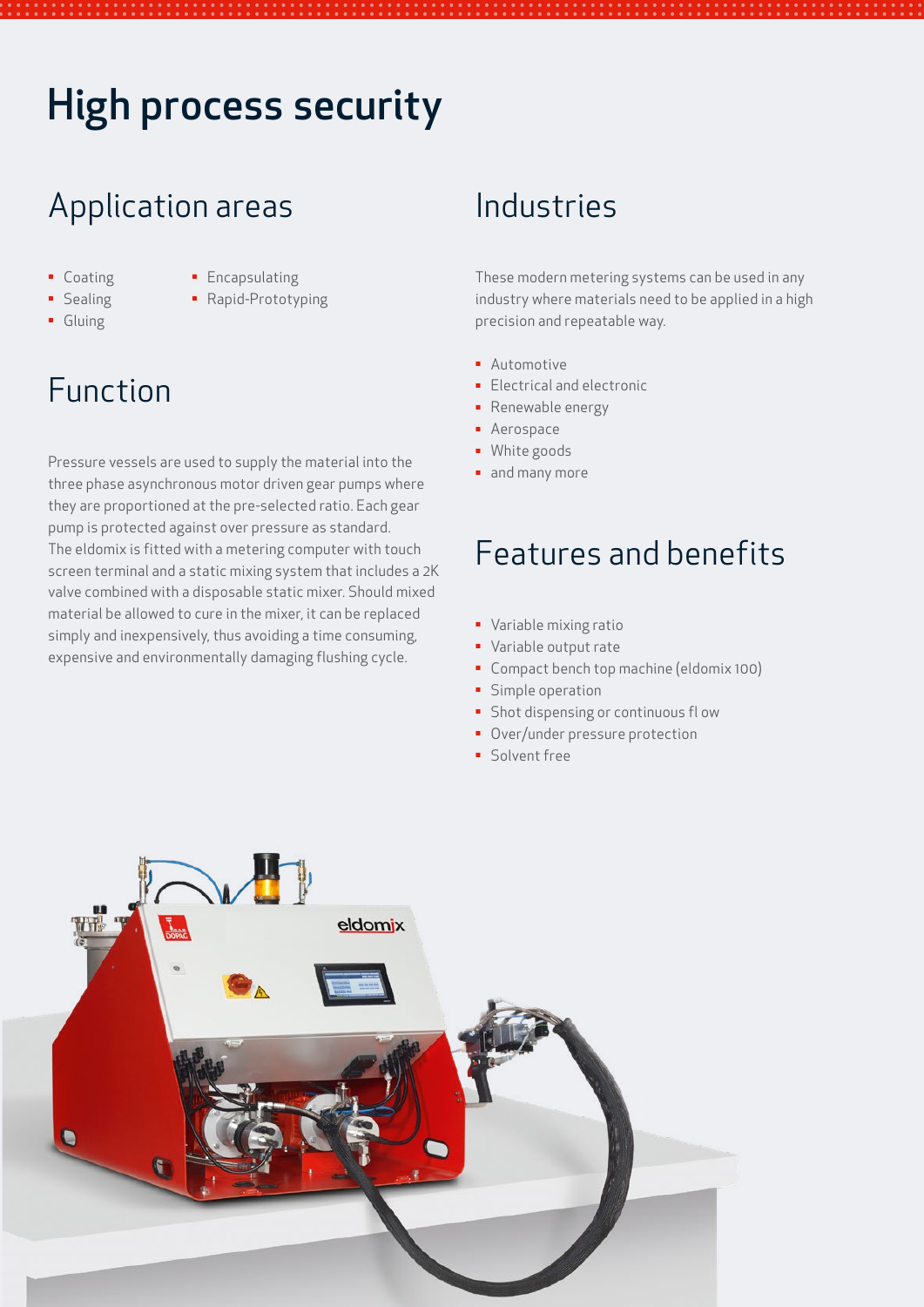# eldomjx 100



The eldomix 100 is a solvent free gear metering and mixing system, used to handle low to medium viscosity multi component media such as epoxy resins, polyurethanes or

silicones with mixing ratios between 100:100 and 100:5. Special configurations to process high viscosity media are also available.

| <b>Flow rate</b>                | From 2 ml/min, depending on mixing ratio and viscosity                             |
|---------------------------------|------------------------------------------------------------------------------------|
| <b>Mixing ratio</b>             | 100:100 to 100:5, by volume                                                        |
| <b>Maximum working pressure</b> | Up to 200 bar, depending on material and discharge rate                            |
| <b>Mixing system</b>            | Static or static-dynamic mixing system                                             |
|                                 | $\blacksquare$ 2K valve                                                            |
|                                 | Disposal static mixer                                                              |
| <b>Material supply</b>          | Bench top version: Pressure vessels 4, 12 or 24 l                                  |
|                                 | Welded frame: Pressure vessels up to 45 l, larger on demand<br>and / or drum pumps |
| <b>Viscosity range</b>          | 50 to 80,000 mPas, with pressure vessel                                            |
|                                 | max. 150,000 mPas, with drum pumps*                                                |
| <b>Material characteristics</b> | Unfilled, filled, abrasive                                                         |
| <b>Power supply</b>             | 400/230 VAC 3/N/PE / 50/60 Hz                                                      |
| <b>Required air supply</b>      | 6 bar                                                                              |
| <b>Dimensions</b>               | Bench top version: from 810 x 790 x 1,000 mm                                       |
|                                 | Welded frame: from 1,000 x 1,740 x 1,610 mm                                        |
| <b>Weight</b>                   | Bench top version: from 200 kg                                                     |
|                                 | Welded frame: from 400 kg                                                          |

\* higher available on request, depending on rheological properties of material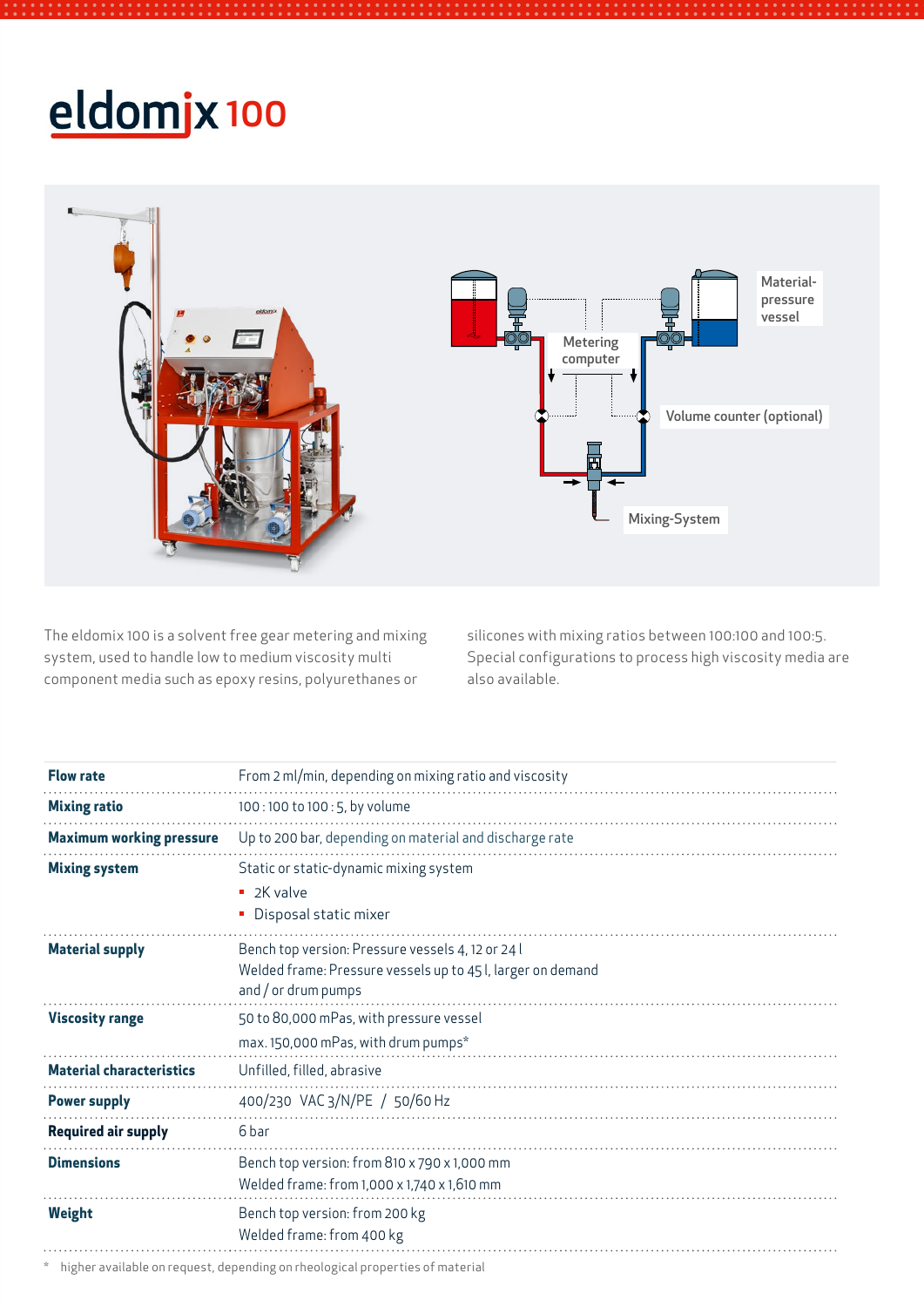# eldomjx 600



The eldomix 600 is a solvent free gear metering and mixing system, used to handle low to medium viscosity multi component media, such as epoxy resins, polyurethanes or

silicones. Special configurations to process high viscosity media are also available.

| <b>Flow rate</b>                | From 2 ml/min, depending on mixing ratio and viscosity                                                              |
|---------------------------------|---------------------------------------------------------------------------------------------------------------------|
| <b>Mixing ratio</b>             | 100:100 to 100:5, by volume                                                                                         |
| <b>Maximum working pressure</b> | Up to 200 bar, depending on material and discharge rate                                                             |
| <b>Mixing system</b>            | Static or static dynamic mixing system<br>$\blacksquare$ 2K valve<br>Disposal static mixer<br>Dynamic mixing system |
| <b>Material supply</b>          | Pressure vessels 12 to 90 l, larger on demand<br>and $/$ or drum pumps                                              |
| <b>Viscosity range</b>          | 50 to 80,000 mPas, with pressure vessel<br>max. 150,000 mPas, with drum pumps*                                      |
| <b>Material characteristics</b> | Unfilled, filled, abrasive                                                                                          |
| <b>Power supply</b>             | 400/230 VAC 3/N/PE / 50/60 Hz                                                                                       |
| <b>Required air supply</b>      | 6 bar                                                                                                               |
| <b>Dimensions</b>               | From 1,200 x 1,150 x 1,400 mm                                                                                       |
| Weight                          | From 600 kg                                                                                                         |
|                                 | . In the concentration of the concentration of the concentration of the concentration of the concentration          |

higher available on request, depending on rheological properties of material